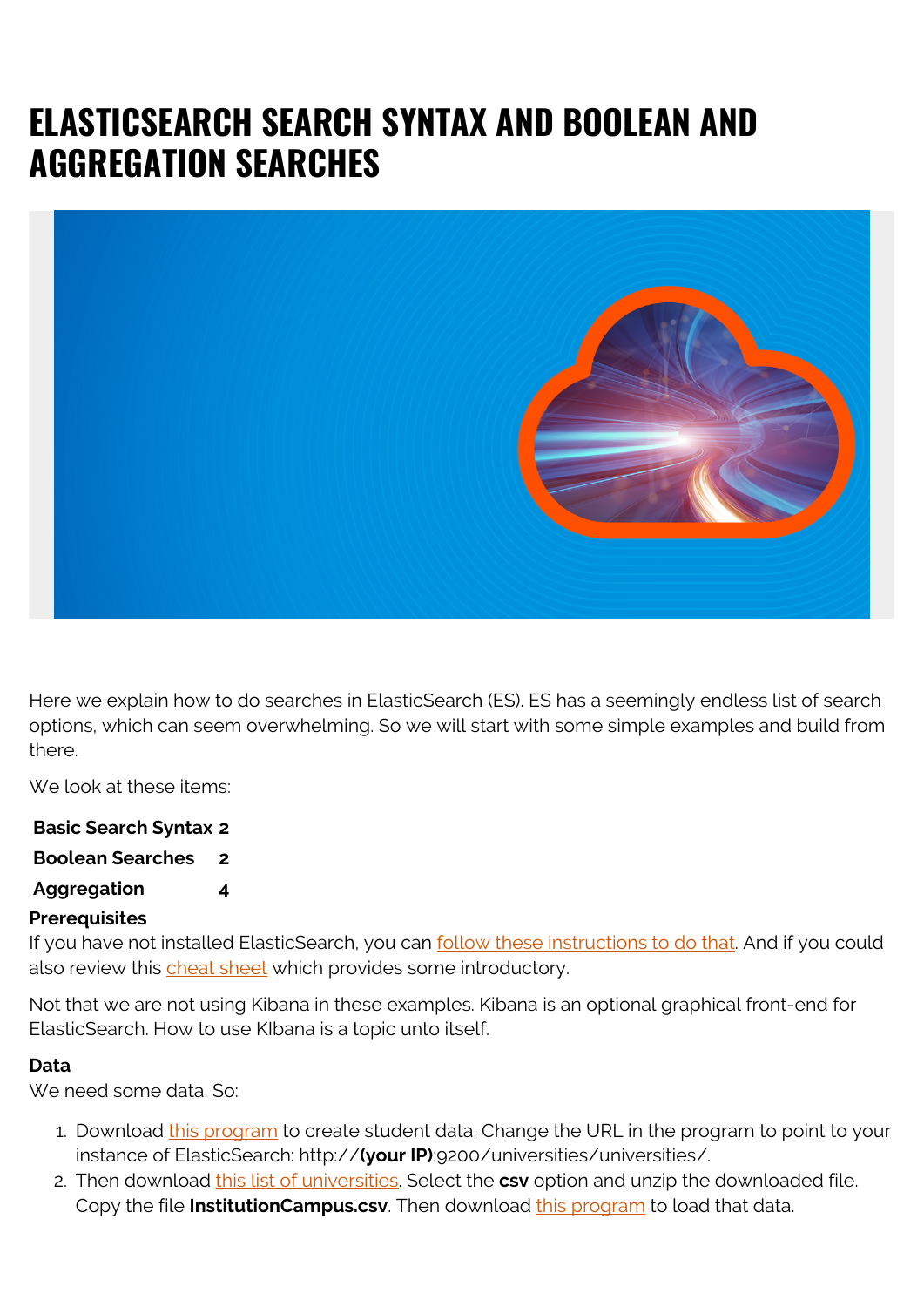Run both programs. Both will run for several minutes since we want to create a large amount of data.

These programs create two different types of data, **students** and **universities**, in the same index, **universities**. We do this because with join type nested queries the data must be in the same index.

*(This article is part of our [ElasticSearch Guide.](https://blogs.bmc.com/blogs/elasticsearch-introduction/) Use the right-hand menu to navigate.)*

## **Basic Search Syntax**

In order to get started, you need to understand something about the ES search syntax, aka Lucene Query. Here is a list of options:

| search type                                              | example                                                                                                                                                                                                                                                                                         |
|----------------------------------------------------------|-------------------------------------------------------------------------------------------------------------------------------------------------------------------------------------------------------------------------------------------------------------------------------------------------|
| free text, meaning no field specified                    | "tober" matches "October" found anywhere in the<br>document.<br>Usually this type of parameter-less query is written into the<br>Kibana screen (i.e., the graphical front-end to ElasticSearch)<br>or as a curl parameter, as in:<br>curl-XGET--header<br>'Cosx:9200/universities/_search?q=DON |
| name of field                                            | "school":"Harvard"                                                                                                                                                                                                                                                                              |
| range                                                    | " for numeric fields                                                                                                                                                                                                                                                                            |
| boolean: and, or                                         | "tall or small". You can also leave off the word and write:<br>"(tall small)"                                                                                                                                                                                                                   |
| scope multiple fields                                    | "school.\*":"(North South)" would query school.name and<br>school.location.                                                                                                                                                                                                                     |
| test for value                                           | "exists": { "field": "grades" } tests whether there is a field<br>called grades.                                                                                                                                                                                                                |
| wild cards: ? for one character and * for<br>one or more | "Sou?h" matches "South". "So*h" matches "South" as well.                                                                                                                                                                                                                                        |

## **Boolean Searches**

With all the available options, there are multiple ways to achieve the same results, like finding schools in North Carolina.

This search finds all universities with both **North** and **Carolina** in the **ParentName** field.

```
curl -XGET --header 'Content-Type: application/json'
http://parisx:9200/universities/_search/?pretty=true -d '{
       "query" : {
     "bool": {
    "must":
    }
   }
}'
```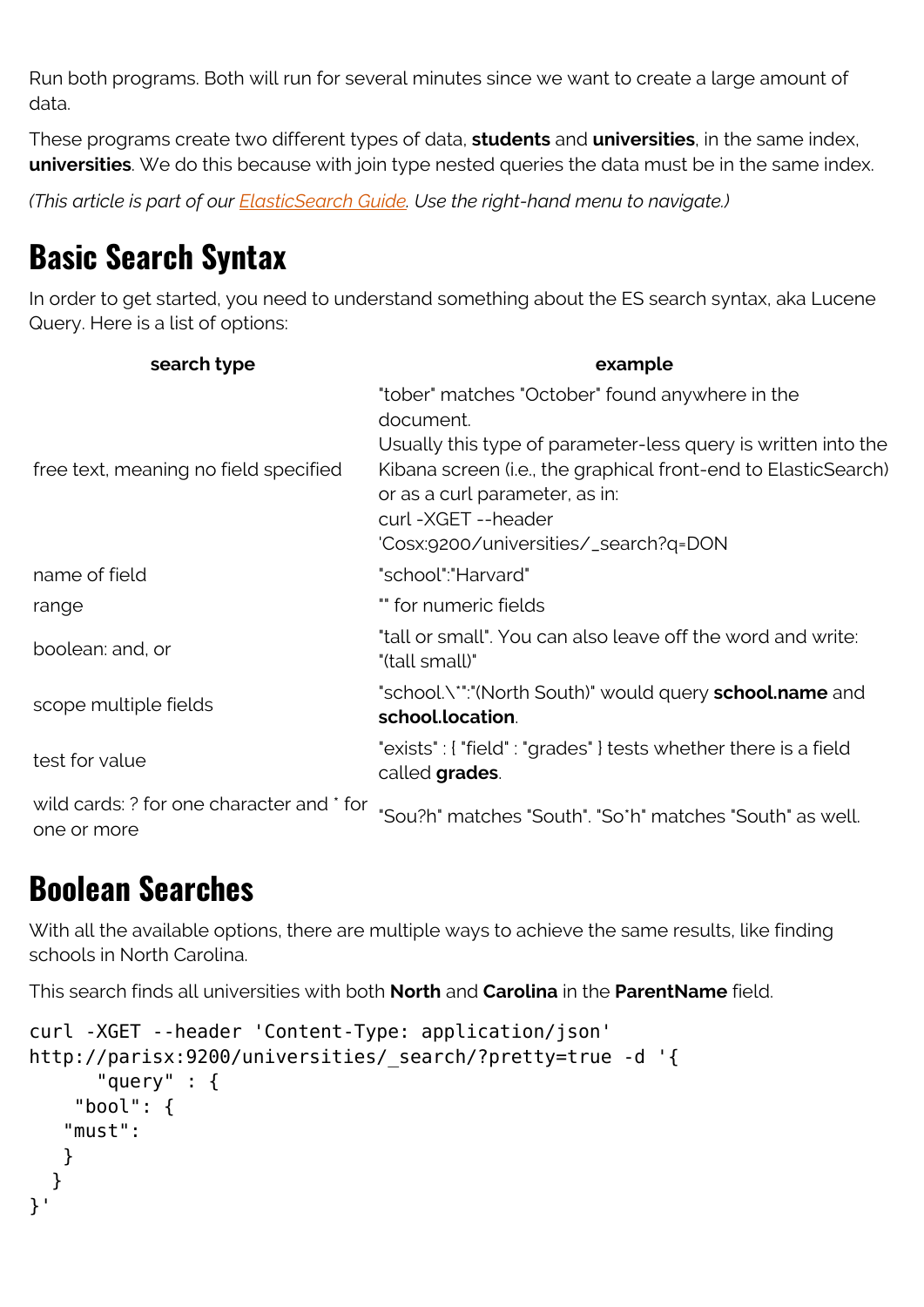```
results in:
```

```
 {
   "_index" : "universities",
   "_type" : "universities",
   "_id" : "fc7549cbac32fc5770c9cb7bdc72d30de9fdc5a2",
   "_score" : 10.899638,
   "_source" : {
     "ParentName" : "North Carolina Wesleyan College",
     "DapipId" : "133942003",
     "OpeId" : "",
     "LocationType" : "Additional Location",
     "AdminPhone" : "",
     "Fax" : "",
     "LocationName" : "Raleigh",
     "Address" : "2000 Perimeter Park Dr, Morrisville, NC 27560",
     "AdminName" : "",
     "ParentDapipId" : "133942",
     "UpdateDate" : "",
     "AdminEmail" : "",
     "GeneralPhone" : ""
   }
 },
```
You can limit the output to just certain fields using the **\_source** parameter as shown below.

```
curl -XGET --header 'Content-Type: application/json'
http://parisx:9200/universities/ search/?pretty=true -d '{
      " source" : ,
       "query" : {
     "bool": {
    "must":
   }
 }
}'
Results in:
{
         "_index" : "universities",
         "_type" : "universities",
         "_id" : "455f7ec172260cae0afad78c6b532920d65876d3",
         "_score" : 5.5798583,
        " source" : \{ "ParentName" : "Florida State University"
         }
       }
```